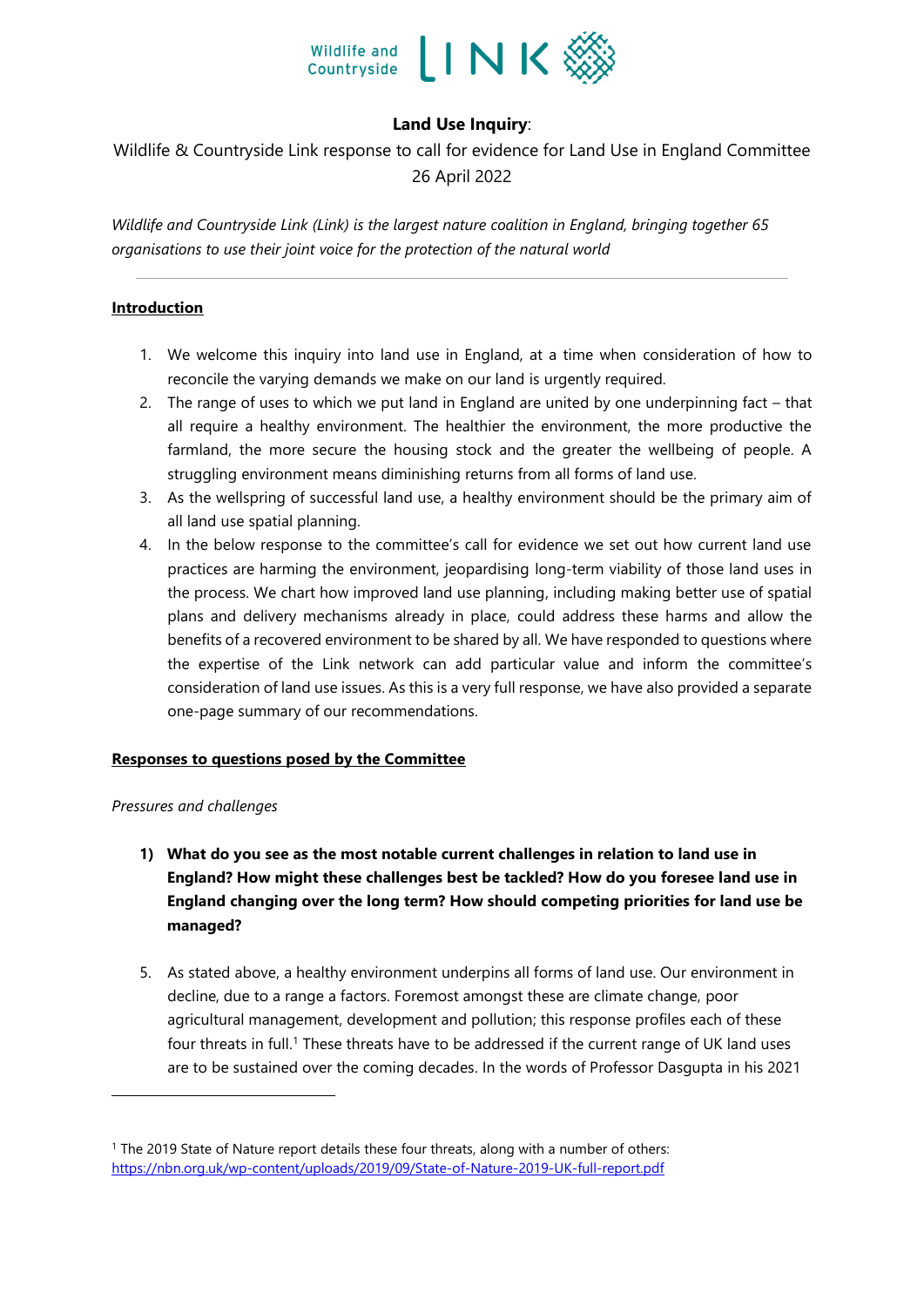

report *''continuing down our current path – where our demands on Nature far exceed its capacity to supply – presents extreme risks and uncertainty for our economies.''*<sup>2</sup>

6. Aligning different land uses behind the shared necessity of environmental recovery is key to overcoming these threats and assuring the long-term viability of all current land uses. A range of different spatial plans and delivery mechanisms are already in place to help achieve this, we highlight these in the below answers and set out the actions the Government needs to take to realise the full potential of these tools. We also discuss the useful role an overarching, crossgovernment policy statement, based around the Environment Act target to halt the decline in species abundance by 2030, could play in driving forward environmental recovery.

## *Farming and land management*

- **4)****What impacts are changes to farming and agricultural practices, including food production, likely to have on land use in England? What is the role of new technology and changing standards of land management?**
- 7. Farmers and land managers manage 71% of the land in England.<sup>3</sup> As a result, farming practices have a consequential impact on the health of all terrestrial ecosystems and their ability to support different forms of land use.
- 8. Farming is essential for net zero and nature's recovery, and there is significant appetite among farmers to combine food production with world-leading climate and nature farming practices.<sup>4</sup> However, historically farming policy has not supported a sustainable approach to food production.
- 9. Poor agricultural policies have required unsustainable farming methods, which mean that over recent decades the impact of farming practices has been largely detrimental to the environment. Agriculture is responsible for 10% of our greenhouse gas emissions<sup>5</sup>, farmland birds have declined by over 50% since the 1970s $<sup>6</sup>$ , and at present just 14% of England's rivers</sup> are in good ecological condition, due in part to pollutants from farming.<sup>7</sup> The Government will not deliver net zero or the Environment Act apex target to halt the decline in species abundance by 2030 without policy change to enable significant reform to farming practices, to ensure they help rather than harm the environment.
- 10. The overuse of fertiliser on farmland is particularly damaging, scarring soils and polluting waterways, reducing the ability of the land to produce food and support biodiversity. An average 40% of nitrogen fertiliser used in the UK is left unused or leaks into the environment,

<sup>5</sup> <https://www.gov.uk/government/statistics/agri-climate-report-2021/agri-climate-report-2021>

<sup>7</sup> [https://committees.parliament.uk/committee/62/environmental-audit-committee/news/160246/chemical](https://committees.parliament.uk/committee/62/environmental-audit-committee/news/160246/chemical-cocktail-of-sewage-slurry-and-plastic-polluting-english-rivers-puts-public-health-and-nature-at-risk)[cocktail-of-sewage-slurry-and-plastic-polluting-english-rivers-puts-public-health-and-nature-at-risk](https://committees.parliament.uk/committee/62/environmental-audit-committee/news/160246/chemical-cocktail-of-sewage-slurry-and-plastic-polluting-english-rivers-puts-public-health-and-nature-at-risk)

<sup>2</sup> <https://www.gov.uk/government/publications/final-report-the-economics-of-biodiversity-the-dasgupta-review> 3[https://assets.publishing.service.gov.uk/government/uploads/system/uploads/attachment\\_data/file/1027599/AU](https://assets.publishing.service.gov.uk/government/uploads/system/uploads/attachment_data/file/1027599/AUK-2020-evidencepack-21oct21.pdf) [K-2020-evidencepack-21oct21.pdf](https://assets.publishing.service.gov.uk/government/uploads/system/uploads/attachment_data/file/1027599/AUK-2020-evidencepack-21oct21.pdf)

<sup>4</sup> See for example the work of the Nature Friendly Farming Network<https://www.nffn.org.uk/about-us/>

<sup>6</sup> <https://www.bto.org/our-science/publications/developing-bird-indicators>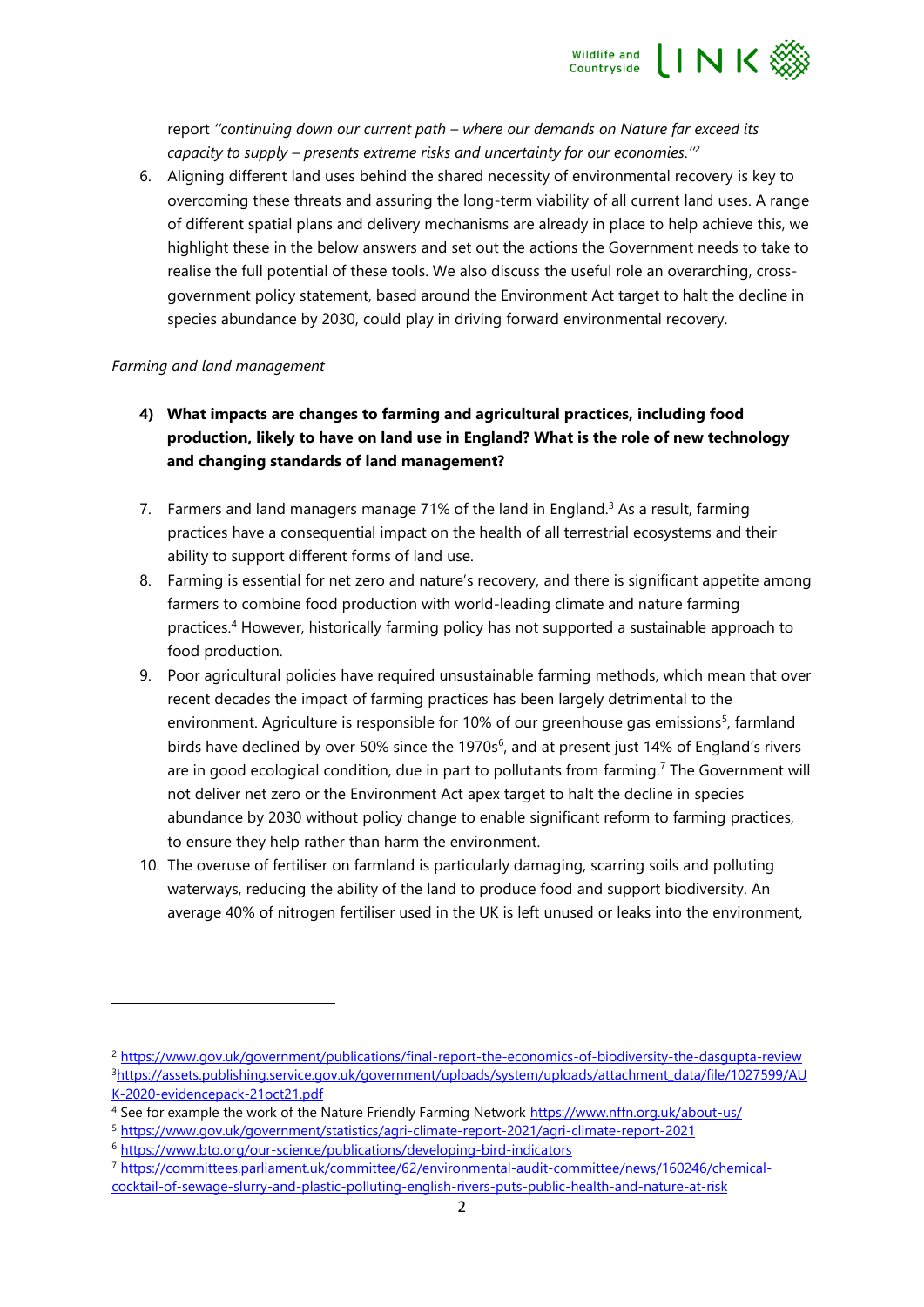

contributing to soil erosion and exacerbating climate change by evaporating into the environment. 8

- 11. A continued reliance on fossil fuels on farms increases carbon emissions, with the agriculture sector in 2019 being responsible for 10% of total UK GHG emissions, 68% of total nitrous oxide emissions and 47% of total methane emissions. <sup>9</sup> This is an outsize contribution from a sector that makes up  $0.52\%$  of our GDP<sup>10</sup>. According to Government data only 31% of farms were using solar energy in 2019. NFU data suggests that only 5% of farmers currently use at least one electric vehicle on their farms.<sup>11</sup>
- 12. These harms from farming practices don't just accelerate biodiversity decline, exacerbate climate change and pollute our water – they also hurt farmers themselves, increasing costs and reducing the land's ability to provide food. Rising fertiliser and fuel costs were the main cause behind "agriflation" (the index of rising costs for farmers) in 2021 – rising by 51.24% and 76.92% respectively.<sup>12</sup> Given that international gas supplies are a key factor in the price of both fertiliser and fuel, we can expect these costs to rise further over the months ahead. The Government's Food Security Report 2021 has highlighted the impact of carbon emissions on crop yields. *''Climate change and emissions pose significant risks to production and food security. As a consequence of unusual weather patterns associated with climate change, wheat yields in 2018 were 7% below the 2016 to 2020 average, and in 2020 were 17% below that average.''*<sup>13</sup> These declines affect the majority of foods produced in the UK. The long hot summer of 2018, of a type we can expect to see more of in the years ahead, saw onion yields down 40%, carrot yields down 25% and potato yields down 20%. Livestock farming is not immune - risk of thermal heat stress in dairy cattle is projected to increase by over 1000% in Southwest England, the region with the most dairy cattle.<sup>14</sup>
- 13. Soil erosion, a consequence of ecological damage caused by intensive farming practices and of climate change, is also curtailing UK food production. As highlighted by the Food Security Report: *''Estimates suggest soil degradation, erosion, and compaction result in losses of about £1.2 billion each year and reduce the capacity of UK soils to produce food.''.* An estimated 2.9 million tonnes of soil are lost from fields in England and Wales every year.<sup>15</sup> As well as reducing farm productivity, these losses harm freshwater ecosystems, as the soil – and chemicals bound up in it – ends up in our rivers. Nutrient enrichment caused by excessive levels of nitrates and phosphates is one of the biggest causes of poor freshwater health. This pollution accumulates at river catchment scale, causing major problems for riverine species, affecting water quality and hindering navigation when soil and silts build up at harbour entrances. The costs of water treatment and dredging operations required in these

<sup>8</sup> <https://www.cpm-magazine.co.uk/2021/10/07/nature-natters-getting-to-the-root-of-the-problem/>

<sup>9</sup> <https://www.gov.uk/government/statistics/agri-climate-report-2021/agri-climate-report-2021>

<sup>10</sup>[https://assets.publishing.service.gov.uk/government/uploads/system/uploads/attachment\\_data/file/1049674/ag](https://assets.publishing.service.gov.uk/government/uploads/system/uploads/attachment_data/file/1049674/agricaccounts_tiffstatsnotice-16dec21i.pdf) [ricaccounts\\_tiffstatsnotice-16dec21i.pdf](https://assets.publishing.service.gov.uk/government/uploads/system/uploads/attachment_data/file/1049674/agricaccounts_tiffstatsnotice-16dec21i.pdf)

<sup>11</sup> <https://www.nfuonline.com/archive?treeid=118573>

<sup>12</sup> <https://agritradenews.co.uk/news/2021/11/01/af-records-22-farm-input-inflation-to-september/>

<sup>13</sup> [https://www.gov.uk/government/statistics/united-kingdom-food-security-report-2021/united-kingdom-food](https://www.gov.uk/government/statistics/united-kingdom-food-security-report-2021/united-kingdom-food-security-report-2021-theme-2-uk-food-supply-sources#united-kingdom-food-security-report-2021-theme2-indicator-2-3-2)[security-report-2021-theme-2-uk-food-supply-sources#united-kingdom-food-security-report-2021-theme2](https://www.gov.uk/government/statistics/united-kingdom-food-security-report-2021/united-kingdom-food-security-report-2021-theme-2-uk-food-supply-sources#united-kingdom-food-security-report-2021-theme2-indicator-2-3-2) [indicator-2-3-2](https://www.gov.uk/government/statistics/united-kingdom-food-security-report-2021/united-kingdom-food-security-report-2021-theme-2-uk-food-supply-sources#united-kingdom-food-security-report-2021-theme2-indicator-2-3-2)

<sup>14</sup> Ibid

<sup>15</sup> <https://nt.global.ssl.fastly.net/documents/riverlands-brochure-2020.pdf>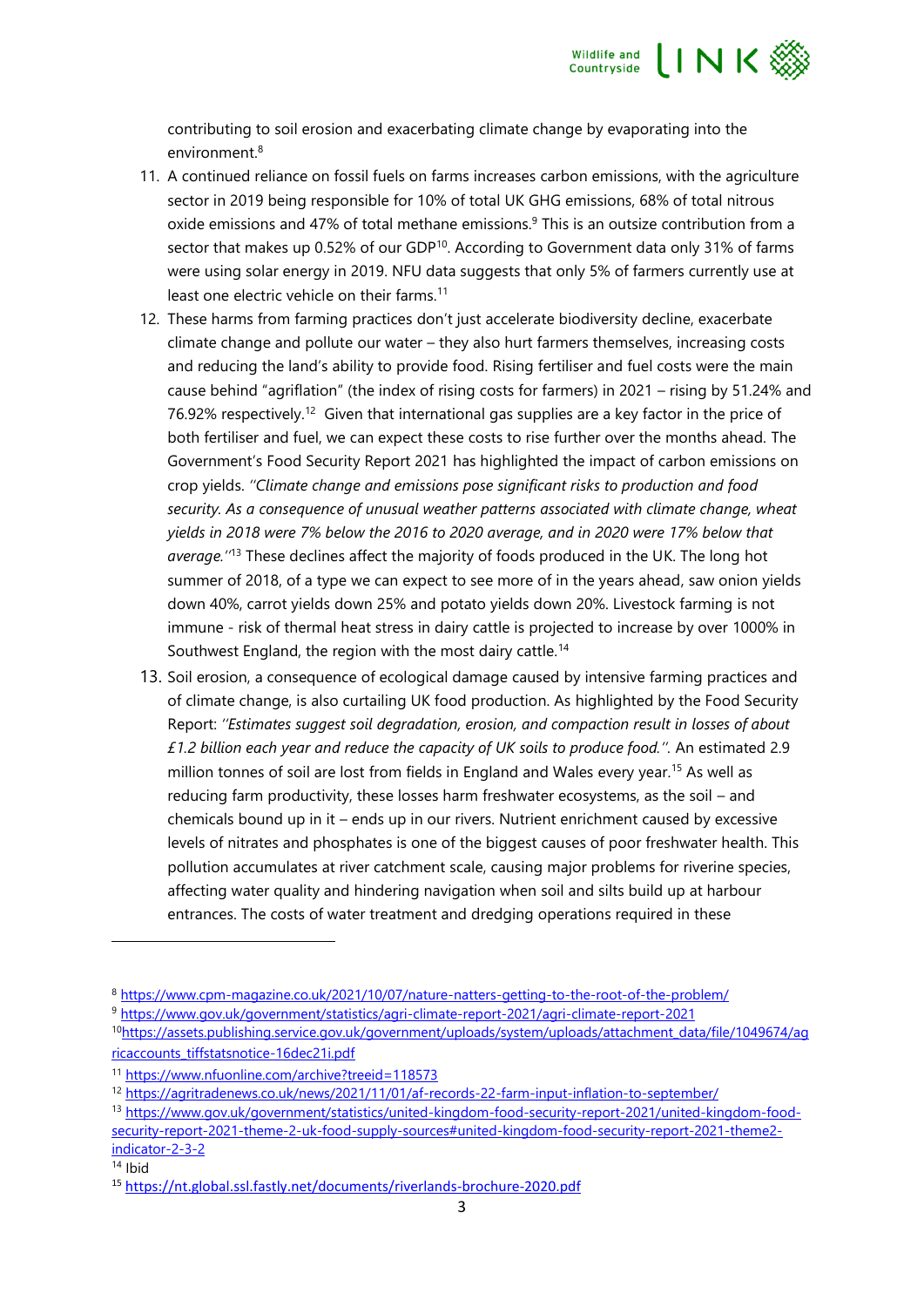

circumstances are considerable. Nature-base solutions offer prevention rather cure, with soilretention re-wetting, and tree planting projects upriver keeping soils in place, to the benefit of farmers and riverine species alike, as well as offering increased protection against flooding. The benefits of such NBSs are explore further in response to question 7.

- 14. These climate impacts on crop yields reflect the wider impact of climate change on wider biodiversity. In 2021 the Climate Change Committee reported that climate change was already risking the *''viability and diversity of terrestrial and freshwater habitats and species''* in the UK. 16
- 15. A sustained drive to most UK farming practices away from dependence on imported fossil fuels and the overuse of fertilisers, and to reduce carbon emissions from the sector, will tackle the climate and ecological breakdown that threatens agriculture's very future, as well as delivering significant and sustained savings for farmers, reducing the cost of food production into the long term. It provides a case in point for the way in which environment-first solutions provide multiple benefits for different land uses.
- 16. While agricultural practices in the UK have been linked to the decline of biodiversity, changes to the farming system present an opportunity to enable farmers to produce food in a way that works with the grain of nature, not against it. Rather than separating nature and farming, it is vital that the two are treated as symbiotic. This will create resilience within the farming sector, create healthy food and drive climate adaptation and nature recovery.
- 17. The capability of the Environmental Land Management (ELM) to deliver this change to farming practices is discussed in the answer to question 5. New technologies are available to help with this transition, including more efficient AI fertiliser spreading technology. Many of these fertiliser innovations are being led by British firms, such the Salisbury based small robot company<sup>17</sup> and the Swindon based CCM technologies.<sup>18</sup> An appropriate and ambitious fertiliser reduction target, based on environmental need, could help unlock drive progress and unlock further intervention.
- **5) What impact are the forthcoming environmental land management schemes likely to have on agriculture, biodiversity and wellbeing? What do you see as their merits and disadvantages?**
- 18. The Agricultural Transition Plan published in November 2020 promised a high level of ambition for ELM. The Plan billed ELM as the *''biggest change in agricultural policy in half a century''* which would *''create cleaner, greener landscapes''* and *''reverse species decline and improve biodiversity significantly''*. 19
- 19. The general direction of travel for ELM, which will pay land managers for public goods is vital for addressing the climate and nature crises. However, to date, policy delivery has fallen short of the initial ambition. The first instalment of ELM, the Sustainable Farming Incentive (SFI) designed to set standards for agricultural practices to achieve change across a broad

<sup>16</sup> <https://www.theccc.org.uk/2021/06/16/uk-struggling-to-keep-pace-with-climate-change-impacts/> Further examples of climate change impacts on UK biodiversity can be found here: [https://www.rspb.org.uk/get](https://www.rspb.org.uk/get-involved/campaigning/climate-change-effects-on-nature-and-wildlife/effects-of-climate-change-on-wildlife/)[involved/campaigning/climate-change-effects-on-nature-and-wildlife/effects-of-climate-change-on-wildlife/](https://www.rspb.org.uk/get-involved/campaigning/climate-change-effects-on-nature-and-wildlife/effects-of-climate-change-on-wildlife/)

<sup>17</sup> <https://www.smallrobotcompany.com/>

<sup>18</sup> <https://ccmtechnologies.co.uk/>

<sup>19</sup> <https://www.gov.uk/government/publications/agricultural-transition-plan-2021-to-2024>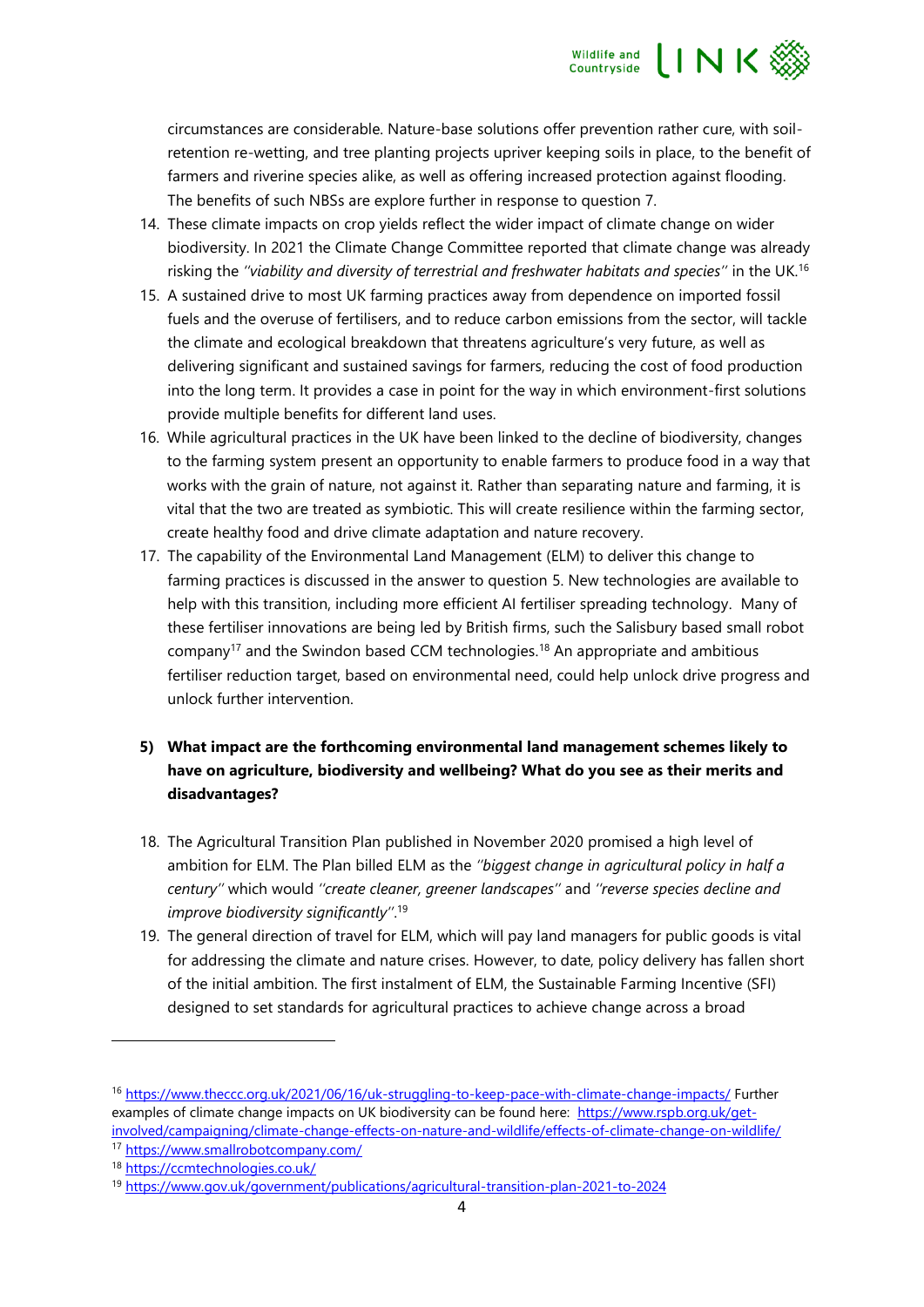

spectrum of farms, was announced at the close of 2021, to disappointment from the nature sector over limited ambition. Initial information about the remaining two schemes, Landscape Recovery and Local Nature Recovery, achieved a similarly muted response when released this January. In the words of RSPB: *''Whilst the rhetoric is good, the details behind this announcement are quite thin. The government has not provided much detail on what these schemes will look like, who will operate them, whether farmers will be able to access advice, clarity on eligibility or how the three schemes will operate together.''*<sup>20</sup>

- 20. Disappointment at the mismatch between ELM ambition and delivery to date is felt across nature, food and sustainable farming sectors. As Food, Farming & Countryside Commission CEO Sue Pritchard told the Land Use Committee when giving oral evidence on 5 April: *''What we are trying to do in the UK is absolutely right, but I have to say that we share the frustrations of many that, so far, progress is a little slow, and there is perhaps insufficient clarity about the vision that we have for the UK's food and farming system to give people confidence that, however tough it is to make these transitions, and it will be tough for very many people, at least we are all clear about the direction of travel.''* 21
- 21. Link has recommended<sup>22</sup> that the Government take the following steps to ensure that ELM fulfils initial ambitions and delivers the change to farming practices required to secure a thriving future for agriculture, supported by rather than in conflict with biodiversity:
	- Develop further overarching objectives for the entirety of ELM, tying those objectives to net zero and species abundance targets and providing a vision of how farming will look at the end of the transition.
	- Set out a ratchet mechanism, showing how the ambition of the SFI will be increased over time, including a minimum requirement on farmers and land managers to manage 10% of their land for nature. Monitoring and accountability should be built into SFI (and indeed Local Nature Recovery) to ensure that progress towards meeting nature recovery goals is measured.
	- Publish further details on Local Nature Recovery with expedience. It is important that this detail confirm that Local Nature Recovery funding will not only focus on marginal and less productive farmland, as opportunities for nature-restoration exist also on productive farmland. This land need not be taken out of production if management techniques are changed. For example, altered management of floodplains could increase their ability to prevent flooding of communities, whilst allowing for productive use, such as grazing.
- 22. The Government should also consider afresh their earlier commitment, made in the Agriculture Act, to support *''public access to and enjoyment of the countryside, farmland or woodland and better understanding of the environment".* This commitment has not yet been delivered through ELM, with payments linked to increasing access to the countryside still to be confirmed by Defra. This is a missed opportunity to promote overlapping land uses,

<sup>21</sup> <https://committees.parliament.uk/event/13365/formal-meeting-oral-evidence-session/>

<sup>&</sup>lt;sup>20</sup> [https://community.rspb.org.uk/ourwork/b/nature-s-advocates/posts/is-there-hope-for-future-farming-policy](https://community.rspb.org.uk/ourwork/b/nature-s-advocates/posts/is-there-hope-for-future-farming-policy-or-is-this-more-rhetoric-over-action)[or-is-this-more-rhetoric-over-action](https://community.rspb.org.uk/ourwork/b/nature-s-advocates/posts/is-there-hope-for-future-farming-policy-or-is-this-more-rhetoric-over-action)

<sup>&</sup>lt;sup>22</sup> Se[e https://www.wcl.org.uk/docs/WCL\\_Digging\\_Deeper\\_Report\\_14\\_Oct\\_%20Final.pdf](https://www.wcl.org.uk/docs/WCL_Digging_Deeper_Report_14_Oct_%20Final.pdf) &

[https://www.wcl.org.uk/docs/Link\\_briefing-Sustainable\\_Farming\\_Incentive.pdf](https://www.wcl.org.uk/docs/Link_briefing-Sustainable_Farming_Incentive.pdf)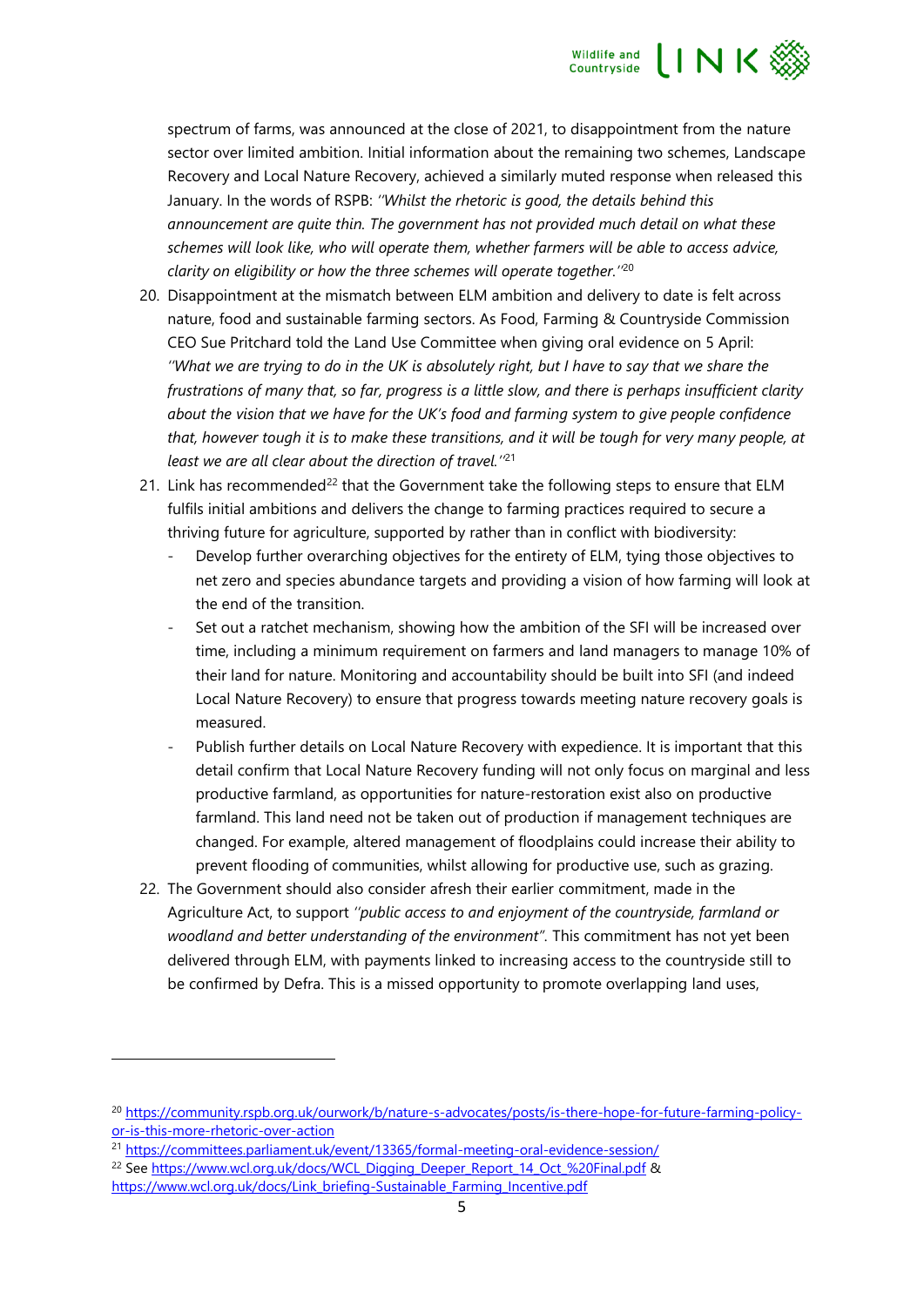

connecting people to nature and boosting wellbeing whilst opening up new income streams to sustain farm businesses.<sup>23</sup>

- 23. Link has also highlighted that the new ELM payment system for delivering nature and climate gains and other public gains is just one side of the coin. If ELM is to successfully move farming onto sustainable practices, it has to be accompanied by robust regulation and enforcement to prevent nature loss and climate change. By the end of the agricultural transition, the basic rules expected of all farmers and land managers will need to incorporate higher standards, complementing ELM and forming with it a holistic 'new normal' for farming.<sup>24</sup>
- 24. Link is concerned that the regulatory baseline for farming may actually be weakened in the transition, particularly through the loss of cross-compliance. Cross-compliance provides certain protections such as for hedgerows, soils and waterbodies that are not technically regulation, but are basic good practice. Once cross-compliance is lost, so will these basic good practice measures which farmers would previously have had to carry out to receive the Basic Payment Scheme.<sup>25</sup> The recent failure to fully implement the Farming Rules for Water highlights the risk of regulatory regression through the transition.<sup>26</sup> Link is recommending that the cross-compliance rules not in regulation become law over the course of the transition, as part of a general safeguarding and enhancement of farming standards.
- 25. These higher standards will also need to be effectively enforced, with appropriate resourcing allocated to enable this. This is currently lacking, for example the Environment Agency's prosecution of serious pollution incidents have reduced by 93% over the last four years, despite pollution increasing.<sup>27</sup> Responses to Environmental Information Requests on farm inspection and Farming Rules for Water breaches revealed that overall, the Environment Agency's agricultural regulatory officers made fewer than one farm inspection per day from April 2018 to March 2020. By way of contrast around 22,000 farm visits were made between 1993 and 1996, a rate of around twenty per day. $28$
- 26. Finally, the need to establish a more resilient UK food system through the farming transition should also be considered. Farming land given over to the production of biofuels, and to intensive livestock practices resulting in overgrazing, land degradation and an excess in nutrient-rich manure, is a lost opportunity for the sustainable arable farming needed to secure UK food supplies in the most land-effective way into the future, with the lightest carbon footprint. A reduction in biofuel use, and the encouragement of a dietary shift towards eating less meat, would both help to secure a more resilient UK food system.<sup>29</sup> Increased farming

<https://www.salmon-trout.org/wp-content/uploads/2020/03/Final-Axe-Regulatory-Report.pdf>

<sup>28</sup> [https://salmon-trout.org/wp-content/uploads/2021/04/Doing-its-job.stc\\_.pdf](https://salmon-trout.org/wp-content/uploads/2021/04/Doing-its-job.stc_.pdf)

<sup>&</sup>lt;sup>23</sup> See November 2021 Link briefing 'Public access is a public good'

[https://www.wcl.org.uk/docs/Public\\_access\\_is\\_a\\_public\\_good-ELM\\_Link\\_briefing\\_Nov21.pdf](https://www.wcl.org.uk/docs/Public_access_is_a_public_good-ELM_Link_briefing_Nov21.pdf)

<sup>&</sup>lt;sup>24</sup> See page 18 o[f https://www.wcl.org.uk/docs/WCL\\_Digging\\_Deeper\\_Report\\_14\\_Oct\\_Final.pdf](https://www.wcl.org.uk/docs/WCL_Digging_Deeper_Report_14_Oct_Final.pdf)

<sup>&</sup>lt;sup>25</sup> See RSPB briefing for more information on cross-compliance loss risks:

<https://www.rspb.org.uk/globalassets/downloads/documents/mind-the-gap-report-final.pdf> <sup>26</sup> <https://rural.struttandparker.com/article/relief-as-autumn-muck-spreading-rules-clarified/>

<sup>&</sup>lt;sup>27</sup> For an example of the scale of the problem, see the Environment Agency's 2019 'Axe Report' which found that 95% of farms did not comply with slurry storage regulations and 49% were polluting the River Axe:

<sup>&</sup>lt;sup>29</sup> See the below WWF report and comment piece from Green Alliance for more on food resilience: https://www.wwf.org.uk/sites/default/files/2022-02/WWF land of plenty.pdf <https://greenallianceblog.org.uk/2022/04/05/how-to-avoid-food-becoming-putins-next-weapon/>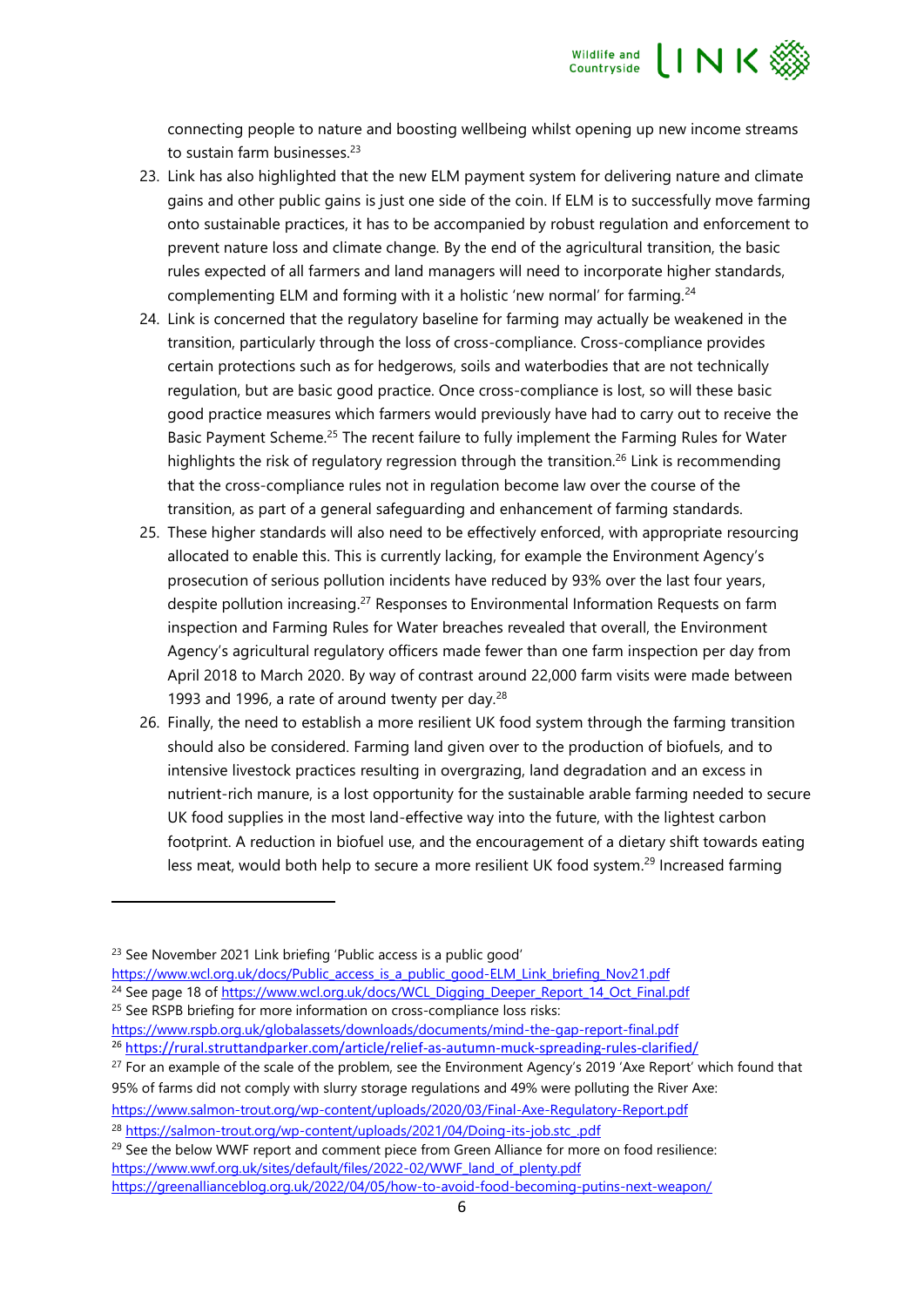

resilience to climate and ecological breakdown would also help other land uses by reducing the need for additional land to be put into production to maintain food supplies.

27. Increased ambition for nature within ELM, buttressed by a complementary system of effectively enforced regulation, has the potential to deliver the changes in farming practices required to secure the future of food production in the UK, and to contribute to the healthier environment which this and other forms of land use relies on.

## *Nature, landscape and biodiversity*

## **6) What do you see as the key threats to nature and biodiversity in England in the short and longer term, and what role should land use policy have in tackling these?**

- 28. The impact of climate change and poor agricultural management on the environment are touched on in the answers to questions 4 and 5, the impact of development is discussed in the answer to question 7. In the response to this question, we wish to highlight the fourth major threat to nature – pollution.
- 29. The impact of pollution is most readily apparent in the freshwater environment. Freshwater biodiversity underpins productive, efficient and stable ecosystems, connecting drier habitats to wet, and catchments to the coast, conveying life sustaining water across the landscape and allowing species to move with it. These ecosystems also deliver a critical environmental service upon which we all rely – our supply of water. Given the foundational role of freshwater environment, it is concerning that the proportion of waters attaining 'Good Ecological Status' stands at just 14%. Freshwater species are declining more rapidly than any other group. Even our treasured and unique chalk streams, for which England holds 85% of the global total, now often run brown instead of clear, or sometimes have no water at all.<sup>30</sup>
- 30. Pollution is driving these trends. In 2020 every single waterbody failed to meet standards for Priority Hazardous Substances.<sup>31</sup> These are a 'motley crew' of chemicals, from the seemingly benign (used in batteries, detergents, as solvents, coolants, stain repellents and flame retardants in furniture) to the intentionally harmful (including a range of fungicides, herbicides and insecticides). What they have in common is that they are all damaging to aquatic life.
- 31. Chemical pollution is also wreaking habitat on other ecosystems. A study of UK soils found that 67% of the samples had multiple residues of hazardous chemicals, 25% had more than six, with around 4% continuing traces of more than ten pesticides.<sup>32</sup>
- 32. Land use policy, in the form of spatial plans, has a clear role to play to in addressing chemical pollution risks. Catchment Partnerships<sup>33</sup> are in place in many areas, and work with farmers, water companies and other stakeholders to develop Catchment Plans to reduce the pollution reaching our rivers and to enhance the quality of our freshwater. However, Catchment Partnerships struggle for the funding required to implement their Catchment Plans; Link has estimated the direct Government funding needs to be tripled to ensure that these spatial

<sup>&</sup>lt;sup>30</sup> [https://www.wcl.org.uk/docs/WCL\\_Blueprint\\_for\\_Water\\_Vision\\_Report.pdf](https://www.wcl.org.uk/docs/WCL_Blueprint_for_Water_Vision_Report.pdf)

<sup>31</sup> <https://data.gov.uk/dataset/41cb73a1-91b7-4a36-80f4-b4c6e102651a/wfd-classification-status-cycle-2>

<sup>&</sup>lt;sup>32</sup> <https://www.soilassociation.org/media/19535/the-pesticide-cocktail-effect.pdf>

<sup>33</sup> <https://catchmentbasedapproach.org/about/>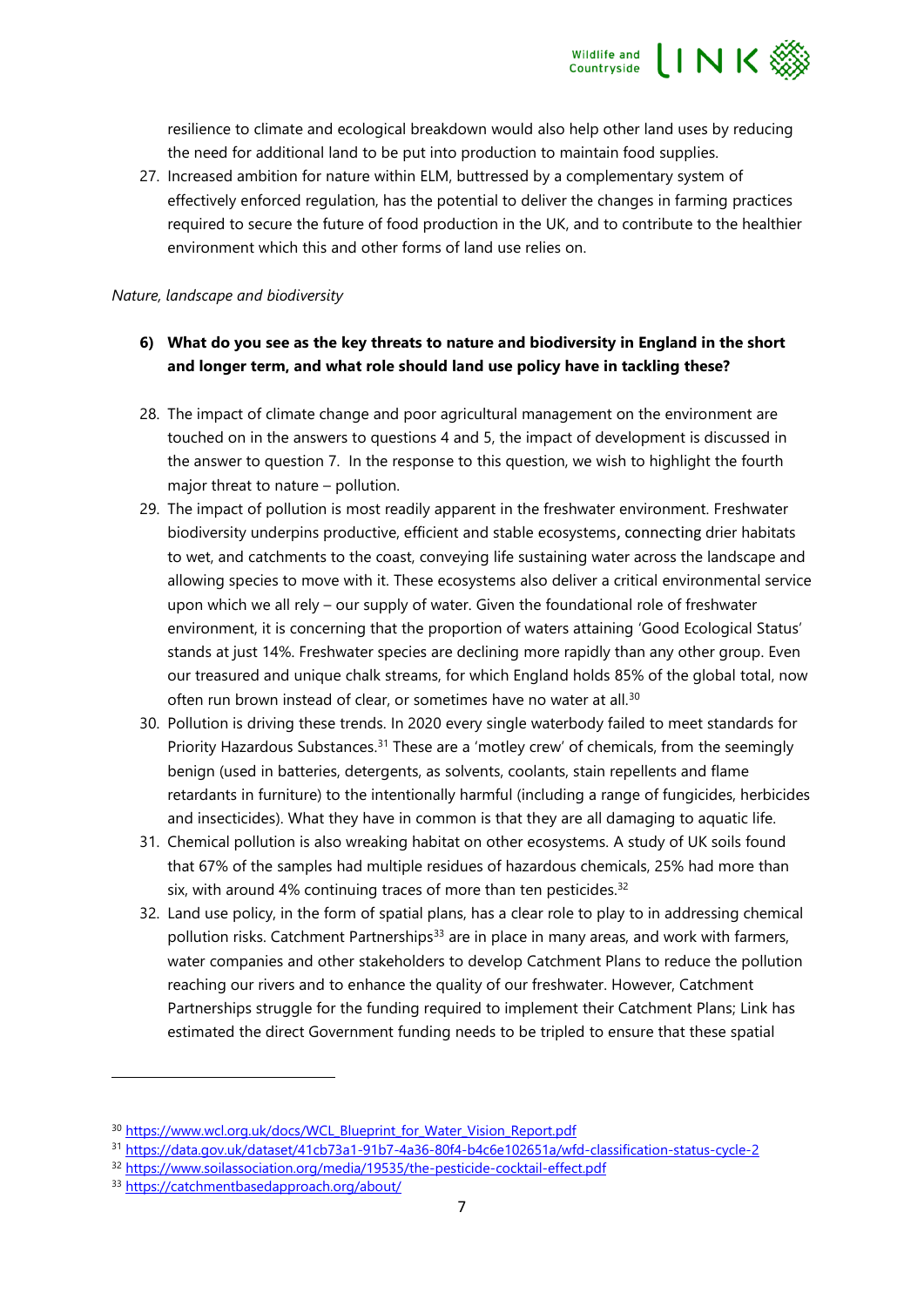

plans play an effective role. New River Basin Management Plans are also being developed to drive water quality improvements at a regional level. These plans will need to be comprehensive in order to be effective, going beyond obvious aquatic features. Freshwater wildlife relies on small aquatic habitats as well as major rivers, including swamps, flushes, ponds, small lakes, headwaters and other wet features across river basins.<sup>34</sup>

- 33. The Chemicals Strategy is a further spatial plan (covering the whole UK) which could play a crucial role in addressing the threat to nature posed by chemical pollution. Ahead of consultation on a draft Chemicals Strategy, expected for late 2022, Link and other environmental groups have called for the Strategy to overhaul chemical regulation (moving to a system of assessing and regulating groups of chemicals rather than substance by substance) and to provide a timeline for the phase-out of the use of the most hazardous chemicals.<sup>35</sup>
- 34. Chemical pollution poses a growing threat to some of our most precious ecosystems, including freshwater habitats. More investment in and a widened scope for existing freshwater spatial plans, and an ambitious approach to the new Chemicals Strategy, are required to address this threat.
- **7) What are the merits and challenges of emerging policies such as nature-based solutions (including eco-system and carbon markets), local nature recovery strategies and the biodiversity net gain requirement? Are these policies compatible, and how can we ensure they support one another, and that they deliver effective benefits for nature?**
- 35. Nature is suffering significant damage from climate change, poor agricultural management, pollution and development. In the face of these sustained assaults, nature needs a place to recover in, a connected network of habitats across the country, known as a Nature Recovery Network. As described by the Wildlife Trusts *''the Nature Recovery Network is a joined-up system of places important for wild plants and animals, on land and at sea. It allows plants, animals, seeds, nutrients and water to move from place to place and enables the natural world to adapt to change. It provides plants and animals with places to live, feed and breed''.* 36
- 36. Both Nature Based Solutions (NBS) and the Biodiversity Net Gain (BNG) system, if designed and implemented well, can deliver restored, expanded and connected places for nature, helping to build the Nature Recovery Network. These natural habitats can unlock multiple benefits for climate and people, when coordinated by well-resourced Local Nature Recovery Strategies (LNRSs). Some of our members question whether carbon markets and offsetting are a useful part of the solution, but if they do happen it is essential that these markets are properly regulated.
- 37. By restoring a range of natural habitats, we can increase the amount of carbon stored by them. The contribution from nature is essential in efforts to reach net zero, helping to compensate for unavoidable emissions as we decarbonise the economy. In this context, restored habitats are often known as NBSs. In the words of Environment Minister Lord Goldsmith *''there is no pathway to net-zero that does not involve a massive scale up of nature-*

<sup>&</sup>lt;sup>34</sup> [https://www.wcl.org.uk/docs/WCL\\_Blueprint\\_for\\_Water\\_Vision\\_Report.pdf](https://www.wcl.org.uk/docs/WCL_Blueprint_for_Water_Vision_Report.pdf)

<sup>35</sup> <https://chemtrust.org/wp-content/uploads/12-Key-Asks-for-the-UK-Chemical-Strategy-1.pdf>

<sup>36</sup> <https://www.wildlifetrusts.org/nature-recovery-map>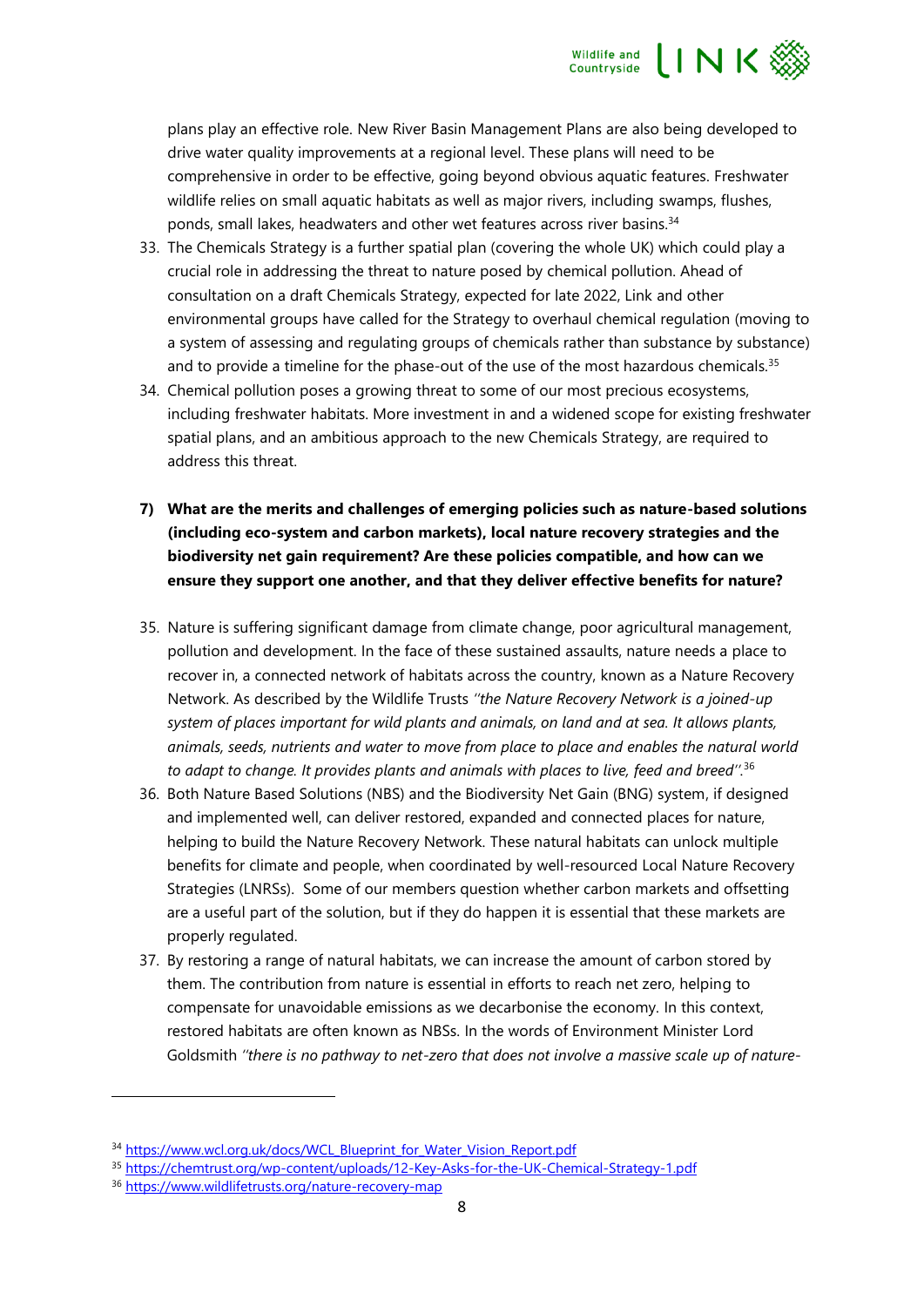

*based solutions. They could provide a third of the cost-effective climate change mitigation we need.''*<sup>37</sup> Research undertaken by WWF and the RSPB charts the extent of this climate potential, suggesting that restored land habitats alone could store 16,231 MtCO2e of carbon, with the potential to store an additional 278-492 MtCO2e by 2050. Marine ecosystems could an extra store 137 MtCO2e over the same time period.<sup>38</sup> For context, in 2020 the UK emitted 405.5 MtCO2e in 2020.

- 38. Restored habitats go beyond helping prevent further climate change; they address effect as well as cause by allowing us to adapt to the climate change that is already taking place. Freshwater and estuary ecosystems provide an illustrative example of this; restoring formerly wet habitats to their natural state helps these habitats to retain more water, reducing flooding events. A 2021 comparative study of a technical 'grey' flooding preventative measures and a large-scale NBS in Belgium revealed *''similar flood security, lower costs, more ecosystem services benefits and higher biodiversity values associated with the NBS option in comparison to the technical alternative.''*<sup>39</sup>
- 39. The Steart Marshes saltmarsh in Somerset, jointly created by WWT and the Environment Agency, provides a robust UK example of the ability for multiple benefits to be delivered from restoring natural habitats. The whole 250 ha site is storing carbon at a rate equivalent to taking 3,830 cars off the road.<sup>40</sup> The site also protects local communities from flooding and provides recreational space to enhance local wellbeing. The site supports 53 waterbird species, including several IUCN red-listed species, nine bat species, and 21 species of dragonfly.<sup>41</sup> Further NBS sites like the Steart Marshes can be supported by:
	- The inclusion of natural carbon stores in the UK's Greenhouse Gas Inventory to encourage their creation and accelerate private funding for nature's recovery.
	- Giving stronger environmental objectives to the National Infrastructure Bank to allow for greater investment in natural capital, which would stimulate private investment in NBSs.
	- Better regulation of the emerging carbon offsets markets, to ensure that offsetting through NBSs takes place as part of a third party-verified net zero plan, adhering to standards that ensure the highest standards of environmental integrity.<sup>42</sup> The needs of species as the building blocks of nature should be a key driver of offset projects. It is also important to ensure that the purchase of land for carbon offsetting by private companies does not displace potentially more productive land uses for these sites or replace complex natural habitats with monocultures. 43
- 40. The Environment Act requirement for development to leave sites with at least 10% more biodiversity than before, known as BNG, also has the potential to deliver significant

43 These concerns are set out in more detail here:

<sup>37</sup> [https://www.iied.org/cba14-closing-uk-minister-urges-countries-allocate-more-finance-nature-based](https://www.iied.org/cba14-closing-uk-minister-urges-countries-allocate-more-finance-nature-based-solutions-help-tackle)[solutions-help-tackle](https://www.iied.org/cba14-closing-uk-minister-urges-countries-allocate-more-finance-nature-based-solutions-help-tackle)

<sup>38</sup> <https://committees.parliament.uk/writtenevidence/38933/pdf/>

<sup>39</sup> <https://link.springer.com/article/10.1007/s13280-021-01548-4>

<sup>40</sup> <https://www.biorxiv.org/content/10.1101/2021.10.12.464124v1.abstract>

<sup>41</sup> <https://www.wwt.org.uk/our-work/projects/creating-steart-marshes/>

<sup>&</sup>lt;sup>42</sup> More on the need for better regulation of carbon offsets can be found in this Link briefing: [https://www.wcl.org.uk/docs/Wildlife\\_and\\_Countryside\\_Link\\_Offsetting\\_Briefing\\_23042021.pdf](https://www.wcl.org.uk/docs/Wildlife_and_Countryside_Link_Offsetting_Briefing_23042021.pdf)

[https://www.opendemocracy.net/en/oureconomy/scotland-is-on-the-global-frontlines-of-the-great-net-zero](https://www.opendemocracy.net/en/oureconomy/scotland-is-on-the-global-frontlines-of-the-great-net-zero-land-grab/)[land-grab/](https://www.opendemocracy.net/en/oureconomy/scotland-is-on-the-global-frontlines-of-the-great-net-zero-land-grab/)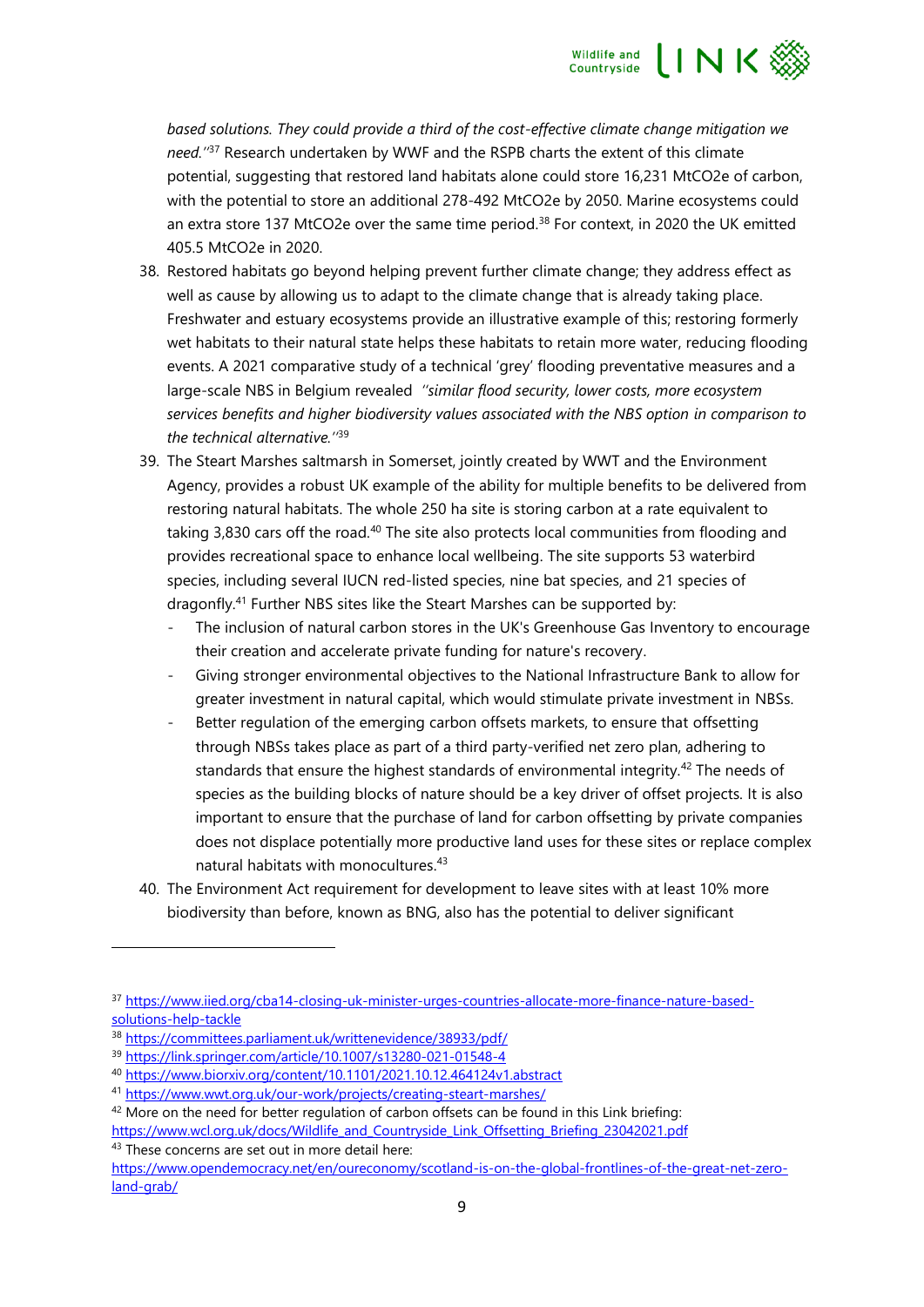

restoration of habitats, as well as making new housing developments better to live in.<sup>44</sup> In order to fulfill this potential, it is essential that BNG reinforces the mitigation hierarchy, steers development away from the most important sites for nature and is spatially aware of the needs of impacted species. The detail of the scheme (consulted on in Spring 2022) should also encourage local authorities to work with developers to deliver biodiversity gains from new development in excess of 10%. There is also a need to treat the potential for 'stacking' (multiple payments for environmental services on one parcel of land) with caution. Such multiple payments can unlock benefits but can also lead to double accounting – for example land used for BNG, already a form of nature offset, should not also be counted as a carbon offset, one site cannot mitigate two harms. A comprehensive and transparent registry system, mapping and accounting system, that can account for multiple types of credits is required.<sup>45</sup>

- 41. The most important policy plank necessary to realise the benefits from NBSs and BNG is LNRSs, which should play a strong coordinating role. If given sufficient Government support these spatial documents can give a new impetus to nature's recovery by strategically planning the restoration, buffering, and linking of habitats at a local level to enhance biodiversity. They should function as the local floorplans that will aggregate together varied natural habitat gains to form a genuine National Nature Recovery Network, protecting and linking together sensitive locations for species. In order to play this role, LNRSs will need to be effectively funded – Link has estimated a start up cost of £36 million and ongoing annual costs of £16.4 million in order to ensure this.<sup>46</sup> LNRSs would also benefit from stronger weight within the planning system (see answer to question 10) to ensure strategy proposals are implemented, and from an accessible central environmental data bank that is open to all and integrated with both planning and ELM, to inform strategy decision making.
- 42. The delivery of LNRS priorities will coordinate the restoration of natural habitats. This has the potential to bolster a range of different land uses, including climate mitigation, flooding protection and the quality of residential development, all while boosting the health of the environment by creating space for nature to recover in. The success of these documents is critical to maximising land use benefits and securing them into the long term.
- 43. Link also proposes a further spatial planning document to ensure that a healthy environment delivers for people. The Levelling Up Bill expected this year should include a duty on local authorities to develop, implement and monitor a Green and Blue Infrastructure Strategies. Such strategies should apply minimum standards for green and blue infrastructure within the authority area, informed by a common England-wide baseline drawn from Natural England's Accessible Natural Greenspace Standards and wider Green Infrastructure Standards. Strategies should assess current provision against these standards and outline action to meet them, including green and blue space contributions from new developments, with the overall aim of growing publicly accessible green and blue spaces for residents to enjoy, targeting those areas that are currently nature deprived. The increase in access to nature delivered by these strategies would ensure more equitable distribution of the health and wellbeing benefits that

<sup>44</sup> The benefits of living in nature-friendly developments are set out in this Wildlife Trusts briefing: [https://www.wildlifetrusts.org/sites/default/files/2018-05/homes\\_for\\_people\\_and\\_wildlife\\_lr\\_-\\_spreads.pdf](https://www.wildlifetrusts.org/sites/default/files/2018-05/homes_for_people_and_wildlife_lr_-_spreads.pdf) <sup>45</sup> <https://www.wcl.org.uk/docs/Link%20BNG%20consultation%20response%20-%20FINAL%2005.04.2022.pdf> 46[https://www.wcl.org.uk/docs/assets/uploads/Link\\_policy\\_briefing\\_Making\\_Local\\_Nature\\_Recovery\\_Strategies\\_del](https://www.wcl.org.uk/docs/assets/uploads/Link_policy_briefing_Making_Local_Nature_Recovery_Strategies_deliver_for_nature.pdf) iver for nature.pdf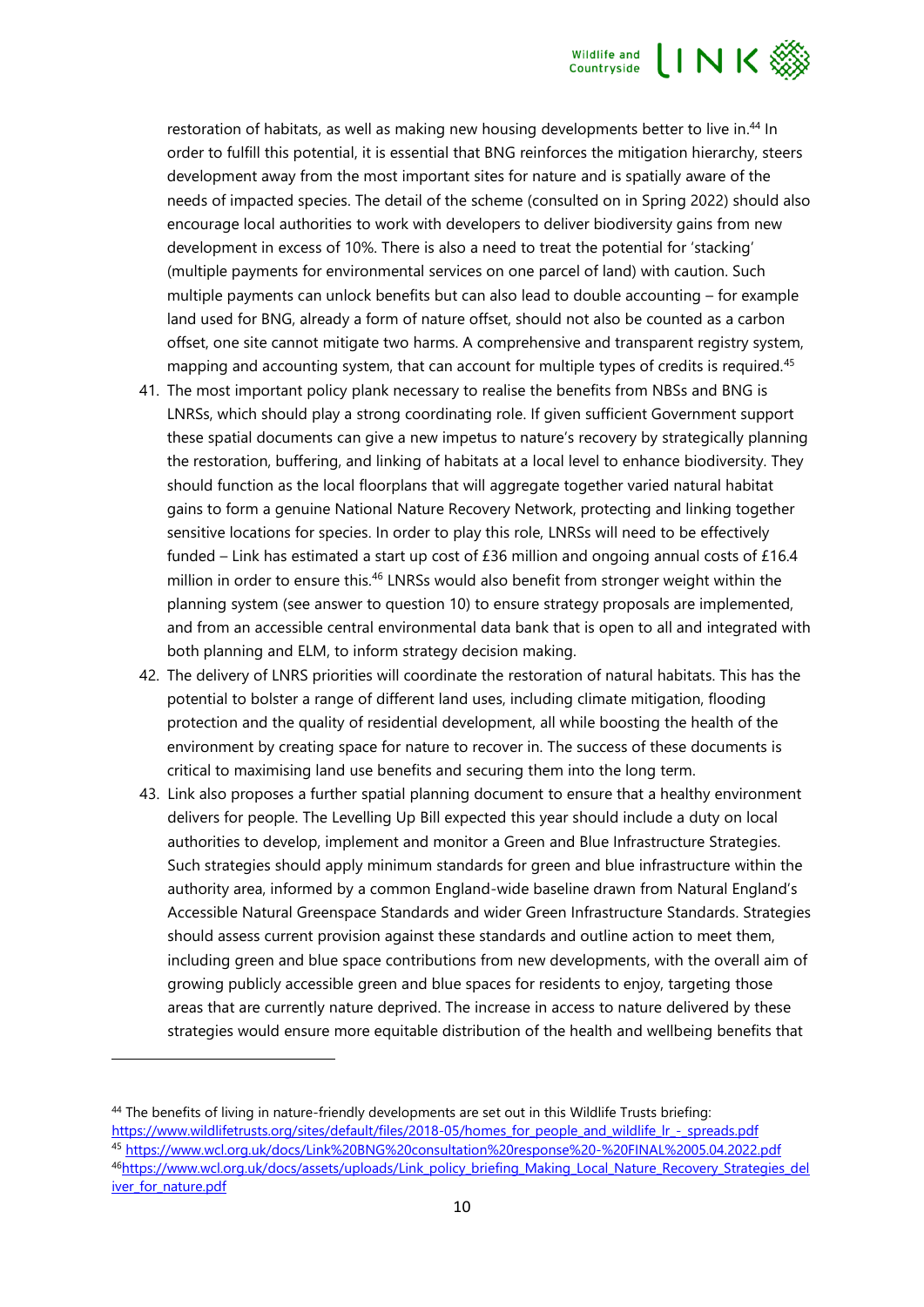

access to nature provides. Current green space provision results in estimated savings for the NHS of at least £100 million a year from fewer GP visits, concentrated in the wealthier areas where access to nature is highest. Natural England have estimated that levelling up to give everyone in England good access to green space would reduce NHS pressures to such an extent as to save  $£2.1$  billion in health spending every year.<sup>47</sup> This is alongside other benefits from green and blue space in urban areas, such as improved management of water to reduce flooding and pollution, increased cooling to combat heatwaves and reduced air pollution.<sup>48</sup>

#### *Environment, climate change, energy and infrastructure*

- **8) How will commitments such as the 25-year environment plan and the net zero target require changes to land use in England, and what other impacts might these changes have?**
- 44. It is important to stress that, just as climate change and ecological breakdown are interwoven and spring from the same root (over-exploitation of natural resources) so too are the solutions. We need nature to mitigate and adapt to climate change, we need to tackle climate change to recover nature. Net zero and species abundance targets should be delivered hand in glove, with progress towards one benefitting the other. In particular the transition to renewable energy can and must achieved in harmony with nature, with the right technology delivered in the right place with enough space for nature. This approach must be informed by a robust evidence base and rigorous monitoring to assess potential impacts.

#### **9) How should land use pressures around energy and infrastructure be managed?**

45. Renewable energy is vital for our energy future if we are to avoid catastrophic and irreversible climate change. In the UK we are fortunate to have a wide range of renewable energy resource potential primarily from wind, tidal and sun. Additionally, hydro and geothermal have huge potential. A balance of renewable energy land uses should be utilised to reach net zero, along with a renewed focus on the other side of the coin – helping businesses and people use less energy. Renewable energy land uses should benefit local communities and respect the needs of nature.

## *Land use planning*

**10) What do you see as the advantages and disadvantages of the existing land use planning system and associated frameworks in England? How effectively does the system manage competing demands on land, including the Government's housing and development objectives? What would be the merits of introducing a formal spatial planning framework or frameworks, and how might it be implemented?**

<sup>47</sup>[https://www.wcl.org.uk/assets/uploads/img/files/Briefing\\_Nature\\_for\\_Everyone\\_campaign\\_Spring\\_2022\\_002.pdf](https://www.wcl.org.uk/assets/uploads/img/files/Briefing_Nature_for_Everyone_campaign_Spring_2022_002.pdf) <sup>48</sup>[https://assets.publishing.service.gov.uk/government/uploads/system/uploads/attachment\\_data/file/904439/Imp](https://assets.publishing.service.gov.uk/government/uploads/system/uploads/attachment_data/file/904439/Improving_access_to_greenspace_2020_review.pdf) roving access to greenspace 2020 review.pdf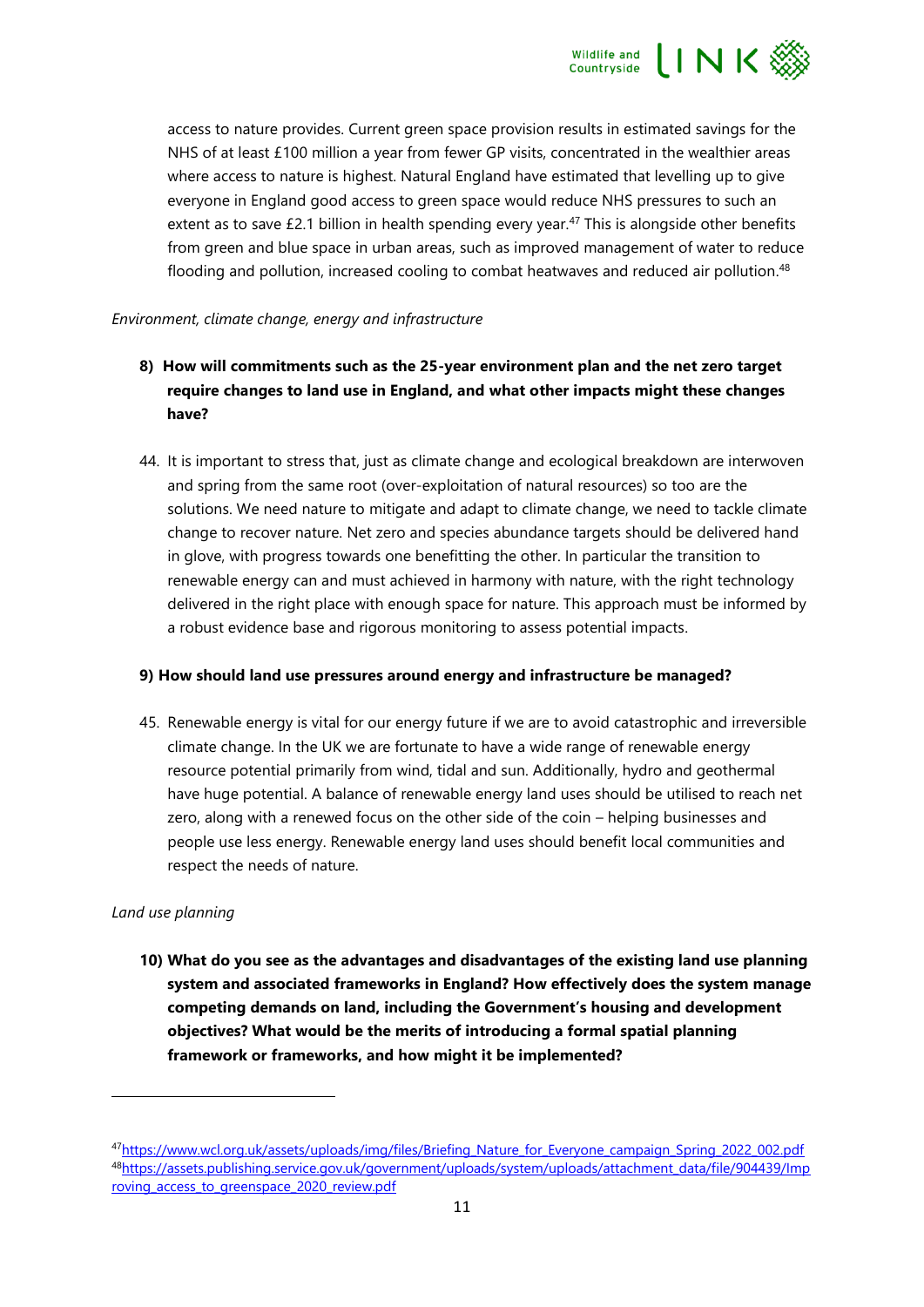

- 46. Since its beginnings in 1947, the planning system has done much to integrate environmental with other considerations. It has protected some of our most special places for nature, although this has not been enough to stem steep declines in biodiversity. Moreover, the planning system has been the subject of numerous reforms over recent years, weakening its ability to support nature's recovery. It now starts from the wrong premise. The current system is built around the belief that the delivery of private sector housing is the primary aim of planning, with the need to support other forms of land use relegated to secondary status.
- 47. This prioritisation of development over all other land uses through the 'presumption in favour of sustainable development' in paragraph 11 of the National Planning Policy Framework has caused acute environmental damage. In the words of the State of Nature report: *''development for housing, industry and infrastructure projects… result in a loss of natural habitats, as well as fragmentation and change to those that remain''*. <sup>49</sup> The ongoing destruction and degradation of habitats on a significant scale as a result of private sector housing development is incompatible with the Government's Environment Act apex target to halt the decline in species abundance by 2030. The scale of loss can be illustrated by the fact that grassland habitats the size of Dorset have been lost to development in Great Britain since 1990.<sup>50</sup> Over 1,000 ancient woodlands are currently under threat from development.<sup>51</sup>
- 48. As with other environmentally damaging practises, the long-term effect of development on nature-rich sites will be to jeopardise the very land use causing the damage. The continuing loss of nature-rich sites to development will hasten climate and ecological breakdown, which will in turn accelerate flooding, extreme heat and water scarcity, reducing the security of our housing stock. The Climate Change Committee's 2019 report 'UK Housing: Fit for the Future' report sets out the vulnerability of UK homes to a range of ecological & climate impacts, including the 1.8 million homes currently at risk of flooding and the 20% of total housing stock liable to overheating.<sup>52</sup>
- 49. Link has recommended three fundamental reforms to the planning system to put environmental considerations at the heart of planning, thereby arresting the loss of naturerich sites to development and reducing the impact of climate and ecological breakdown on housing stock. These recommendations would help make sure homes are built in the right places. This improvement should be accompanied by its counterpart; making sure that he right homes are built. CPRE and the housing charity Shelter have joined forces to make a strong case for a significant increase in social housing delivery, which could do far more to alleviate the housing crisis than the current private sector led approach.<sup>53</sup> New social housing suitable for families, maximising brownfield opportunities, located close to public transport links and avoiding areas of high climate risk, is essential to meeting housing need.

<sup>49</sup> <https://www.rspb.org.uk/our-work/state-of-nature-report/>

<sup>50</sup> <https://www.ceh.ac.uk/press/almost-2-million-acres-gb-grassland-lost-woodland-and-urban-areas-expand>

<sup>51</sup> <https://www.woodlandtrust.org.uk/press-centre/2020/01/thousand-threatened-ancient-woods/>

<sup>52</sup> <https://www.theccc.org.uk/publication/uk-housing-fit-for-the-future/>

<sup>53</sup> See for example [https://www.cpre.org.uk/resources/planning-for-affordable-housing-priorities-for-the](https://www.cpre.org.uk/resources/planning-for-affordable-housing-priorities-for-the-planning-bill/)[planning-bill/](https://www.cpre.org.uk/resources/planning-for-affordable-housing-priorities-for-the-planning-bill/)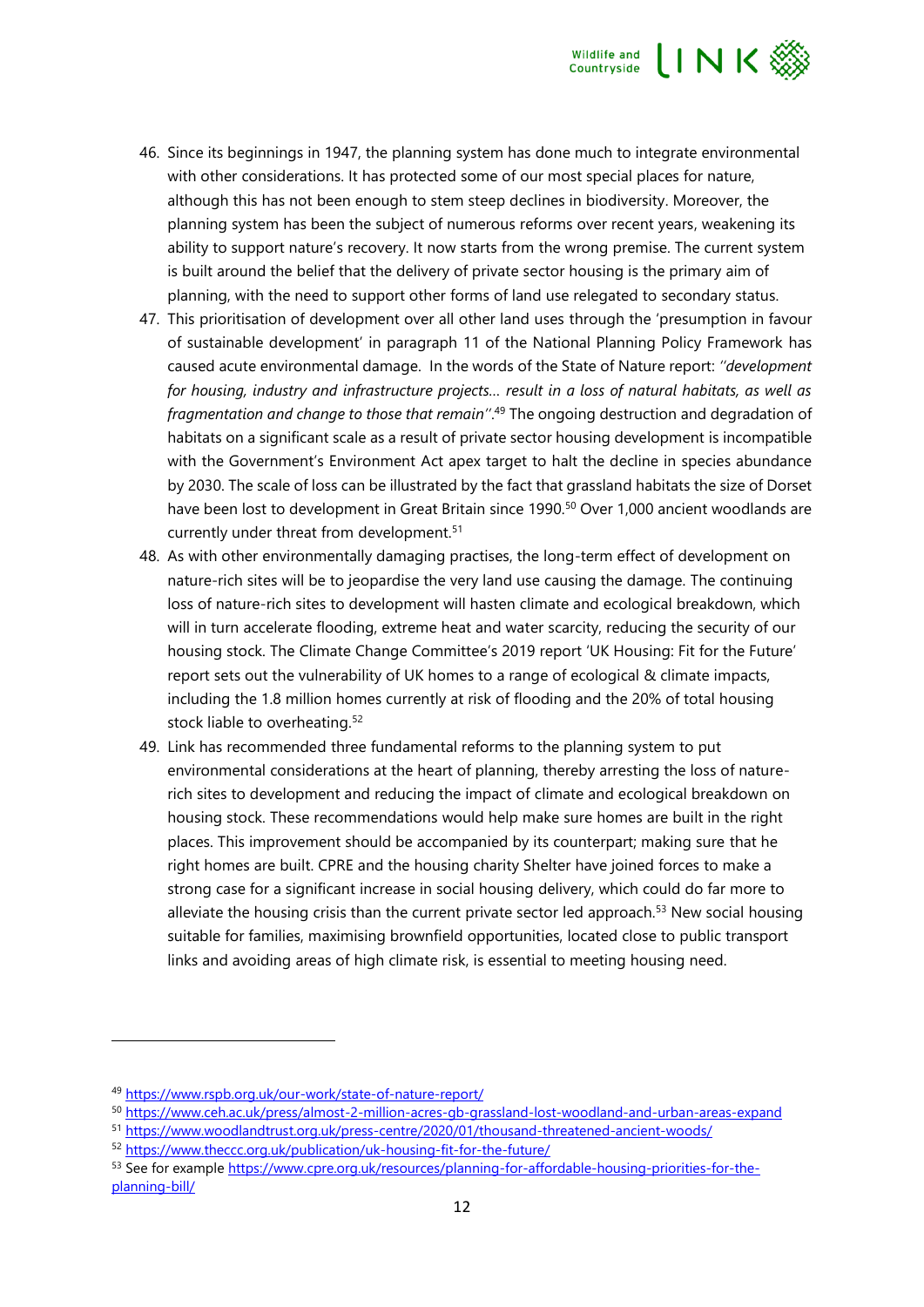

- 50. The first recommendation from Link is to establish a clear environmental purpose for planning. This could be delivered by a duty on local authorities, in exercising functions under planning law, to contribute to delivery of the following statutory objectives:
	- Section 1 of the Climate Change Act 2008: planning should contribute to meeting Net Zero.
	- Section 1 of the Environment Act 2021: planning should contribute to nature's recovery and, in particular, to meeting the target to halt the decline of biodiversity by 2030.

This would rebalance day-to-day decision-making to ensure the planning system is about strategic land use choices to benefit society, economy and environment, not simply about delivering housing numbers.

- 51. The second recommendation is to complete the protected site network, the latticework of places subject to varying designations so that nature can be protected (to some extent) in them. The network of site designated as Sites of Special Scientific Interest (SSSIs) needs particular work, being at the moment only a "representative network", offering protections to samples of particular priority habitat types, rather than all priority habitats in that category. The Government should invest in and streamline the process for designation to rapidly complete the SSSI network, safeguarding the remaining fragments of priority habitats and important places for wildlife around the country. The protection offered to SSSI's needs to be strengthened, by being put on a par with the protection afforded to Special Areas of Conservation and Special Protection Areas. This would preclude all development that could harm an SSSI. Fewer than 40% of SSSIs are in favourable condition, often as a result of damaging planning decisions in or in the vicinity of the SSSI.<sup>54</sup>
- 52. The protected site network should also be extended by a new designation to safeguard land for nature's recovery. LNRSs could be asked to find and progress sites for this new designation (which the Wildlife Trusts have proposed be called 'wildbelt'), which would protect the identified sites from development, enabling it to be managed to significantly increase its biodiversity value to support nature's recovery. This would allow land that is currently of low biodiversity value to be designated for nature's recovery at small or large scale, filling a current gap in environmental designations (for sites with currently limited value for nature, but possessing the potential to significantly improve) and helping build out a Nature Recovery Network. It is encouraging that the Government has stated in the Nature Recovery Green Paper (currently out for consultation) that it is considering a wildbelt designation. It should be noted that other proposals within the Nature Recovery Green Paper are less positive for the protected sites network, with a disappointing focus on simplifying designation names within the network, rather than strengthening and expanding it.<sup>55</sup>
- 53. This strengthening and expansion of the protected sites network would contribute towards the delivery of the Government's 30x30 target. As well as protection from harm, areas counted toward the 30% should be afforded appropriate management for nature's recovery. They should be well managed for nature and regularly monitored at appropriate intervals as part of

<sup>54</sup> [https://www.wcl.org.uk/docs/WCL\\_Achieving\\_30x30\\_Land\\_and\\_Sea\\_Report.pdf](https://www.wcl.org.uk/docs/WCL_Achieving_30x30_Land_and_Sea_Report.pdf)

<sup>55</sup> <https://www.wcl.org.uk/nature-green-paper-whats-the-big-idea-defra.asp>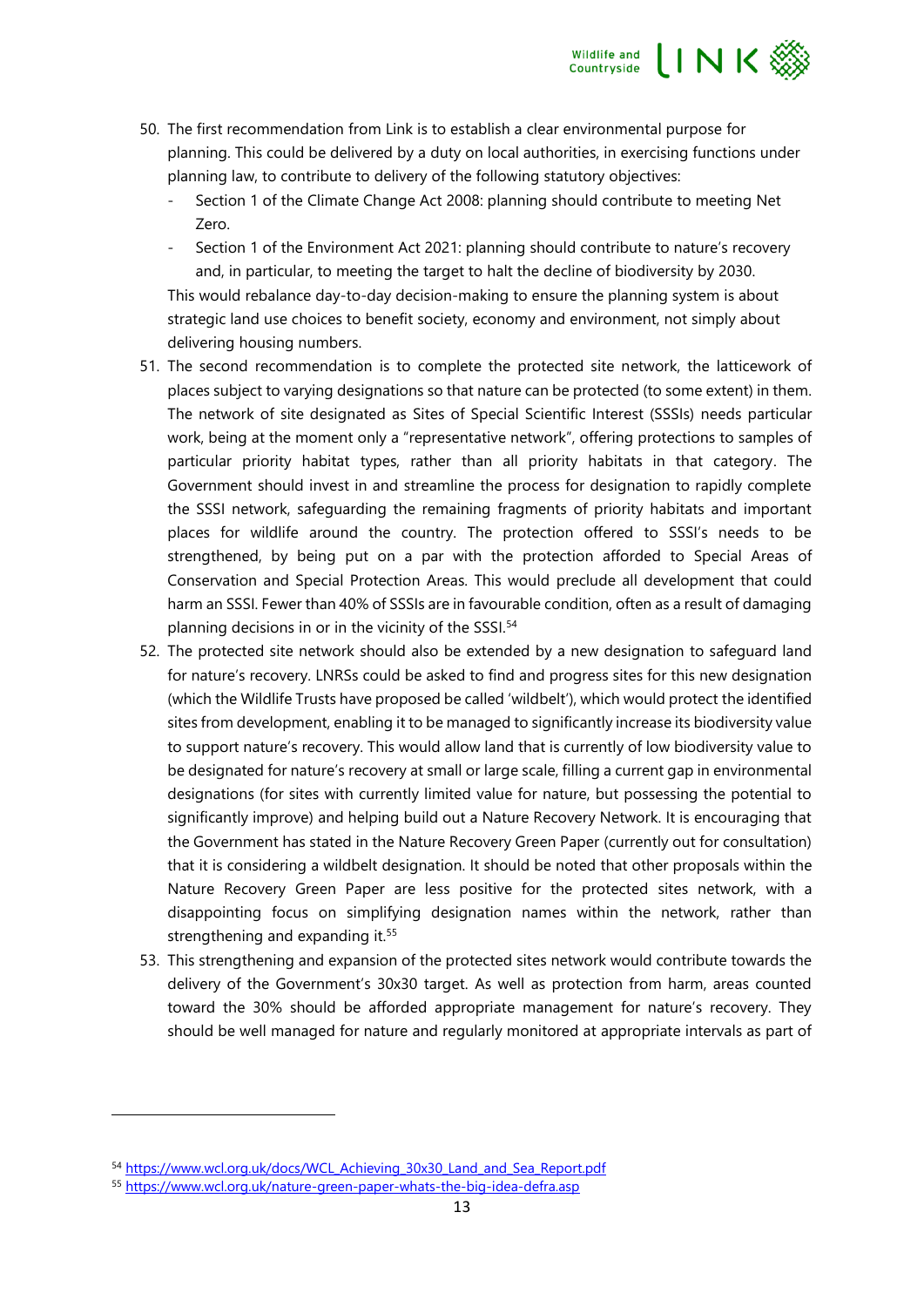

a programme of management and investment to ensure that they are in good or recovering condition.<sup>56</sup>

- 54. Link's third recommendation for planning reform relates to the Environmental Impact Assessment (EIA) and Strategic Environmental Assessment (SEA) mechanisms within the planning system. These tools are intended to direct development away from nature-rich sites, but currently are failing to do so due to flaws in implementation. <sup>57</sup> We propose to address these flaws by requiring SEA to be conducted for all Local Plans and strategic plans, to evaluate the suitability of locations for development, with EIA's incorporating on-site ecological assessment then carried out for all sites a SEA has indicated as being potentially appropriate for development. Data collected through SEA and EIA evidence-gathering and monitoring should then be shared and made available and usable for other purposes, including LNRS work, in order to improve the existing environmental evidence base. This single streamlined framework of environmental assessment would combine the strategic oversight of SEA and the site and project-specific scrutiny of EIA and apply them consistently to direct development away from environmentally sensitive sites, and to greenlight new housing in appropriate areas.
- 55. These three planning reforms would reduce environmental damage from development, contributing to key Government targets for nature and climate, and helping to secure the delivery of the right homes in the right places. The lessened environmental impact from development would ensure safer homes, and greener, more pleasant places to live in.
- 56. The environmental impact of projects consented through the separate Nationally Significant Infrastructure Projects regime (NSIPs) also needs to be considered. The welcome decision in 2021 to require NSIPs to achieve BNG will assist with this impact, with further work being required to rebalance the regime around the need for infrastructure projects to meaningfully contribute towards net zero and nature's recovery.<sup>58</sup>

## *Conclusion*

# **12) Which organisations would be best placed to plan and decide on the allocation of land for the various competing agendas for land use in England, and how should they set about doing so?**

57. As set out in the above answers, the competing agendas for land use in England are best aligned behind one overriding aim – the recovery of the health of our environment for nature and the climate. It is only by halting and reversing climate and ecological breakdown that we can secure a sustainable future for all forms of land use, from productive farms to secure housing. Uniquely environmental solutions also have the ability to deliver complementary benefits across different land uses, from agroforestry storing carbon, providing wildlife

<sup>56</sup> [https://www.wcl.org.uk/docs/WCL\\_Achieving\\_30x30\\_Land\\_and\\_Sea\\_Report.pdf](https://www.wcl.org.uk/docs/WCL_Achieving_30x30_Land_and_Sea_Report.pdf)

<sup>57</sup> <https://www.wcl.org.uk/docs/Link%20SEA%20and%20EIA%20briefing%20FINAL.pdf>

<sup>&</sup>lt;sup>58</sup> See Link's response to National Infrastructure Planning Reform Programme for more on this: [https://www.wcl.org.uk/docs/Link%20response%20to%20NSIP%20regime%20review%20-](https://www.wcl.org.uk/docs/Link%20response%20to%20NSIP%20regime%20review%20-%20FINAL%2017.12.2021.pdf) [%20FINAL%2017.12.2021.pdf](https://www.wcl.org.uk/docs/Link%20response%20to%20NSIP%20regime%20review%20-%20FINAL%2017.12.2021.pdf)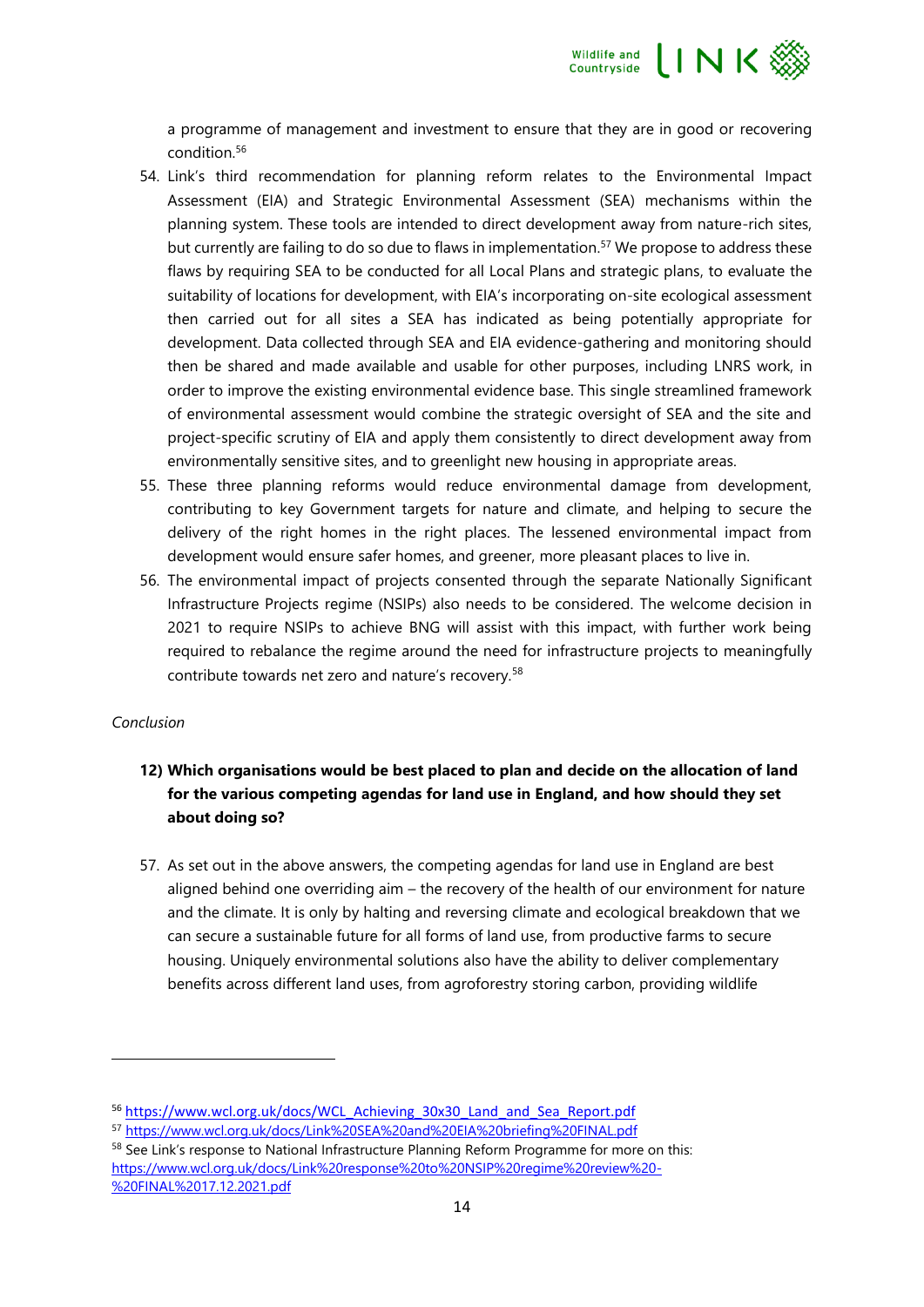

habitats and providing new crops, to restored peatland storing carbon, cleaning drinking water and providing new access to wildlife-rich nature.<sup>59</sup>

- 58. The above answers also make clear that in many cases the spatial plans necessary for an environment-first approach to land use are largely already in place. From Catchment Plans to Local Nature Recovery Strategies, the plans and mechanisms required to plan a sustainable future lie to hand – it is now for the Government to give those tools the backing they need to succeed.
- 59. An overarching policy statement could play a useful role in ensuring the successful application of these existing tools. One option for the form this statement could take can be found in the suggestion made by Elliot Chapman Jones, Head of Politics at the Wildlife Trusts, when he asked about how an overarching plan could be delivered when giving oral evidence to the Land Use Committee on 05.04.22:

*''It could be done through a national policy statement for land, probably co-ordinated by the Department for Levelling Up, Housing and Communities, but it needs to be coherent with all other government strategies, such as the energy national policy statement and the transport national policy statement. That could sit above a strategic land use plan that is fed in through things like local nature recovery strategies, local authorities and the nature recovery network.''*<sup>60</sup>

- 60. The Environment Act apex target to halt the decline in species abundance by 2030 would provide a useful destination point around which such a policy statement could be built. A more ambitious longer-term target, to increase species abundance by 10% on 2020 levels by 2042<sup>61</sup>, could provide a longer-term destination point.
- 61. It is critically important that such a policy statement is shared across and owned by all Government departments. It should require not only the seizing of proactive opportunities to recover nature, but also the abandonment of environmental damaging policies. The policy statement could establish strategic environmental screening of Government spending and taxation policies, to ensure that the UK's annual budgets and multi-year spending reviews do not support individual land use practices that harm the environment that all land uses rely on.
- 62. This policy statement should also recognise that the 'Duty to Cooperate', introduced into the planning system as a substitute for a statutory tier of strategic planning, has failed and left us with a situation where there is no tier of statutory planning activity operating between national and local. This strategic planning gap impacts on nature; as ecological networks extend across local authority boundaries, local authority policies that stop at those boundaries can only have a limited, disjointed, impact. Whilst the reintroduction of a statutory tier of strategic planning would better equip the planning system to address the nature and climate emergency, in its absence a policy statement could go some way towards addressing this gap

- $61$  This is more ambitious that the proposal currently out for consultation. See
- <https://www.wcl.org.uk/government-must-aim-higher-on-nature-targets.asp>

<sup>59</sup> See examples in this WWF, RSPB and University of Oxford report:

<https://www.rspb.org.uk/globalassets/downloads/policy-briefings/nature-based-solutions-adaption-report.pdf> <sup>60</sup> <https://committees.parliament.uk/event/13243/formal-meeting-private-meeting/>